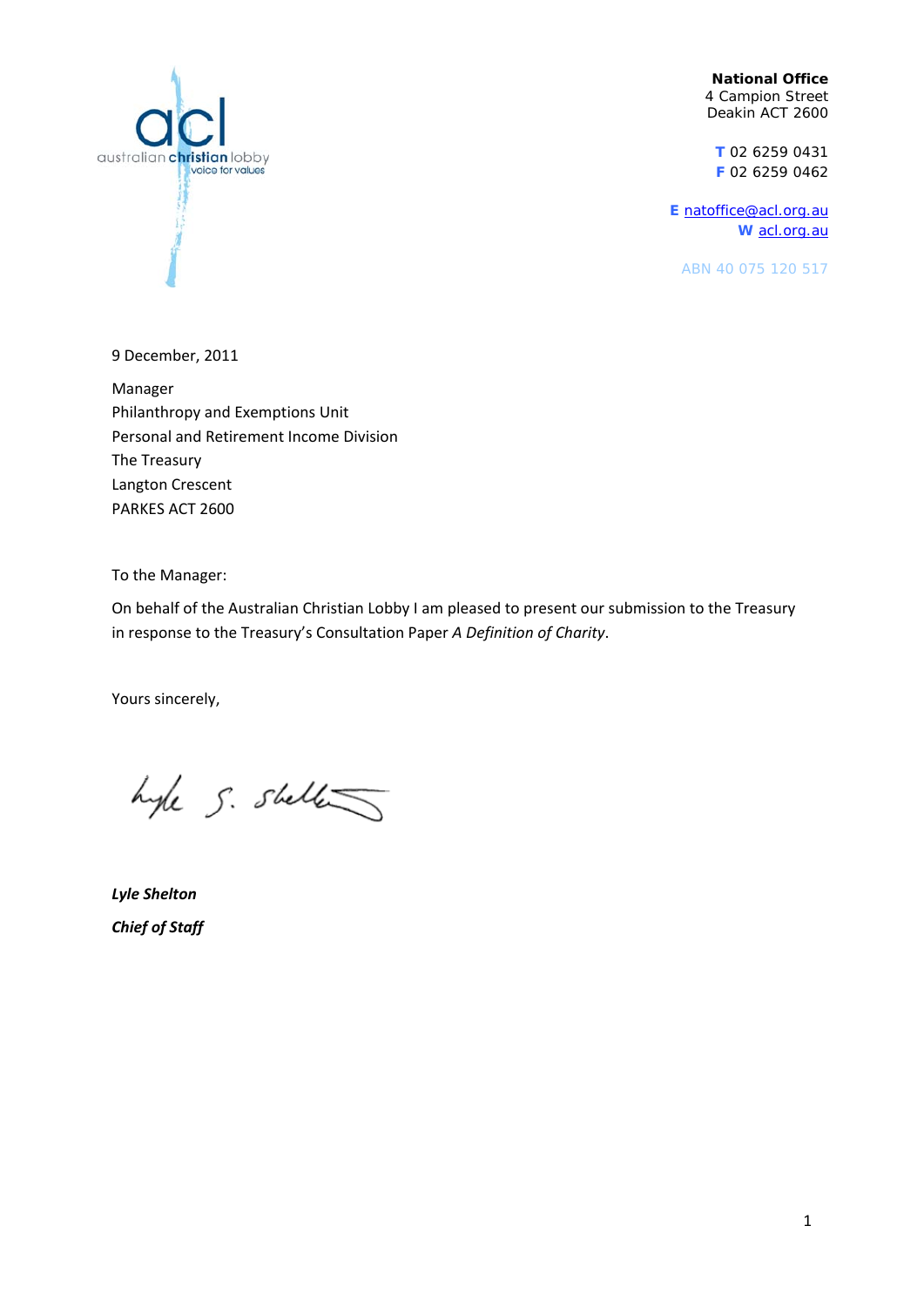## **Introduction**

The Australian Christian Lobby welcomes this opportunity to comment on the Treasury's Consultation Paper *A Definition of Charity*.

Charities make an invaluable contribution to society, providing basic services to society's neediest and most vulnerable members. Tax exemption for charities stretches back for hundreds of years and in many cases is the difference between whether a charitable organisation is or is not financially viable.

ACL welcomes a statutory definition of charity in the hope that it will provide greater certainty for charitable and not‐for‐profit organisations.

However, ACL believes that the full ramifications of any such definition ought to be fully considered. Placing any further burden on charities in a difficult economic climate would not be a welcome development. In a society in which we are increasingly more aware and less tolerant of poverty, charities provide an invaluable and often under‐appreciated service, both domestically and internationally. They remove a huge burden from the State by caring for the most dependent and vulnerable sections of society within Australia. They also operate abroad in ways which the State could not reasonably be expected to do so, penetrating deep into suffering communities within countries which are comparatively far less wealthy than Australia.

Changes to the law concerning charities should provide more clarity and certainty for these organisations. They should remove financial and administrative burdens without adding to them.

ACL urges the Treasury to take this approach to any attempt to define charity and in any consideration of changes to the law.

Three concerns about the Consultation Paper are raised below.

# **The independent regulator**

ACL welcomes the announcement of the independent Australian Charities and Not‐for‐profit Commission (ACNC). ACL questions the decision to have the Australian Taxation Office (ATO) continue to determine whether an entity meets "special conditions". With its purpose of revenue collection, the ATO lacks independence. It seems the ACNC should be able to determine whether "special conditions" are met while determining the charity status of an entity.

# **Dominant purpose/exclusively charitable purpose**

ACL is concerned that there may be some confusion around the phrases "dominant purpose" and "exclusively charitable purpose".

The common law currently allows a charity to have incidental or ancillary purposes which are non‐ charitable. The common law also allows for activities which are not intrinsically charitable provided they further the charitable purposes of an organisation.